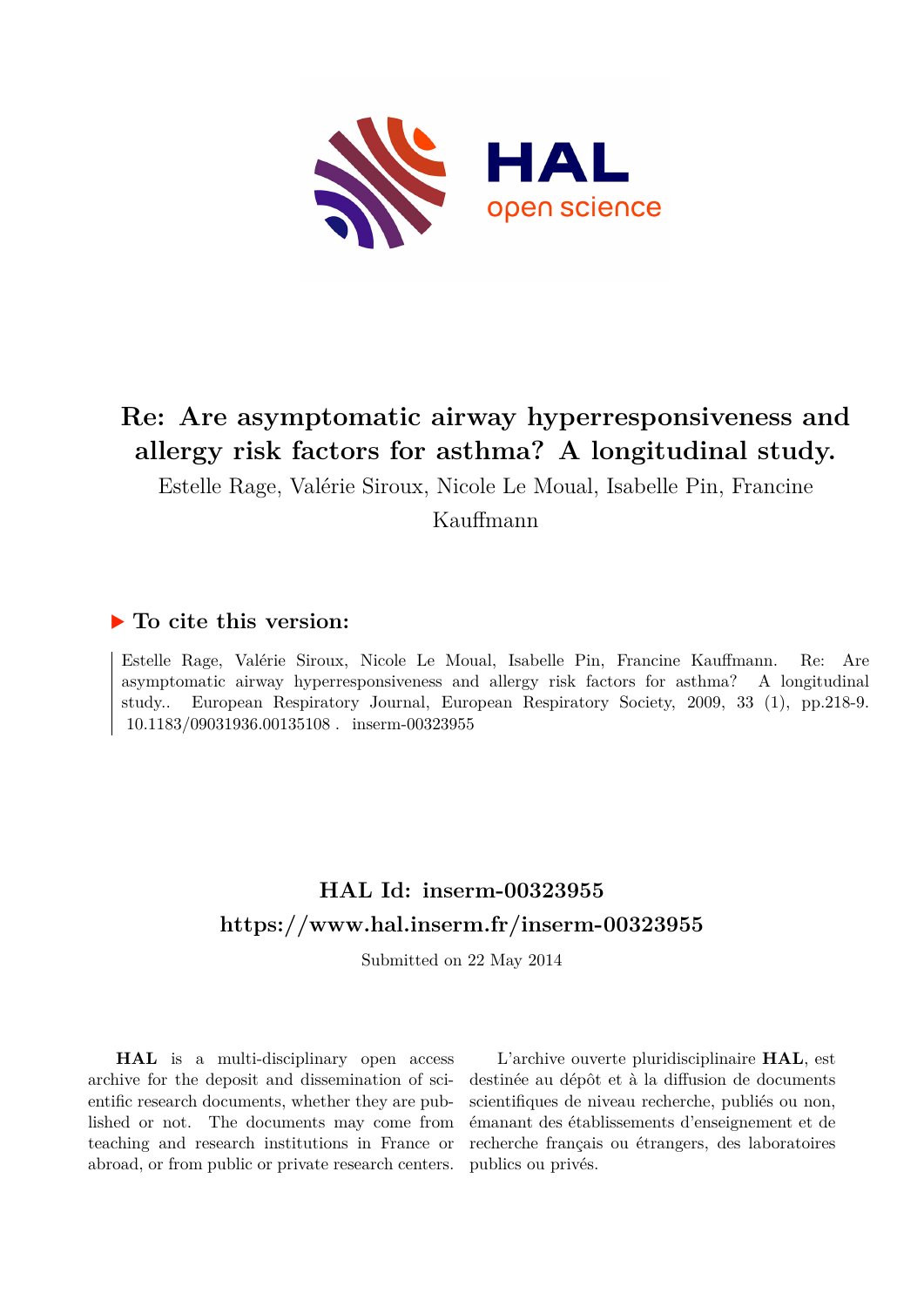#### **Are asymptomatic airway hyperresponsiveness and allergy risk factors for asthma? A longitudinal study.**

*To the Editor:*

We read with interest the recent paper by Van den Nieuwenhof *et al*. [1] who reported no statistically significant association of airway hyperresponsiveness (AHR) with asthma incidence over 14 years in 123 asymptomatic adolescents 10-22 years old at baseline. They concluded that AHR is not a risk factor for the development of asthma in adulthood and that screening for AHR in adolescents to detect subjects at risk for asthma cannot be recommended. We similarly assessed the association between AHR at baseline and asthma incidence over 11.4 years among asymptomatic children (n=172, 44.2% with AHR (PD20<4mg methacholine) at baseline) and adults (n=517, 31.7% with AHR at baseline) from the epidemiological study on the genetics and environment for asthma (EGEA) [2,3]. Asymptomatic adults were defined as those with a null symptomatic score according to Pekkanen *et al* [4] over the last 12 months, score based on asthma-like symptoms (wheeze with breathlessness, woken with chest tightness, attack of shortness of breath (SOB) at rest, attack of SOB after exercise, woken by attack of SOB) and already used in the EGEA study [5] and with a similar definition for children. Asthma incidence was 14.0% in children and 8.3% in adults. Asymptomatic AHR appeared significantly related with asthma incidence both in children and adults. The association remained statistically significant after adjustment for age, sex, and atopy at baseline (positive skin prick test to any of 11 allergens) and taking into account familial dependence  $(OR=3.39 \t[1.09-10.53], n=145)$  and in adults  $(OR=2.68 \t[1.08-6.69],$ n=377). Results were similar considering the same age range (10-22 years) as van den Nieuwenhof *et al.* (OR=3.16 [1.23-8.14], n=158) and remained after exclusion of atopics (OR=5.84 [1.06-32.10], n=89). Conclusions were similar (odds ratios always greater than 2) considering other definitions of asymptomatic subjects. When including any wheeze and chronic cough in the preceding list of symptoms, as van den Nieuwenhof *et al,* AHR at baseline remains significantly associated with the asthma incidence among children (OR=3.18 ([1.08-9.37], n=142), adults (OR=2.84 [1.08-7.42], n=343), or those aged 10-22 years (OR=3.27 [1.11-9.69], n=149). Further, when asymptomatic adult subjects where defined by the absence of chronic cough, chronic phlegm, dyspnoea nor wheezing, as Brutsche *et al.* in the SAPADIA study [6], AHR was also associated to asthma incidence (OR=2.40 [1.06-5.49], n=387).

Methacholine airway hyperresponsiveness was significantly related to asthma incidence in asymptomatic subjects from the EGEA study, whatever the association of symptoms used to define asymptomatic subjects in the last 12 months and age range at baseline. Results were similar after adjusting for age, sex and atopy or restricting the analysis to those aged 10-22 as in Van den Nieuwenhof *et al*, and even when restricting the analysis to non atopic subjects in that age range. Although no significant association of AHR with asthma incidence have been evidenced in the article of Van den Nieuwenhof *et al*, it is interesting to note that the OR observed was greater than 2 (2.20), an association of similar magnitude than the association observed in the EGEA study. Differences likely depend on the greater statistical power in the EGEA study, but could also relate to the design of the study, which includes families of asthmatics [2]. Besides of being of prognostic significance for asthma persistence [7], AHR appears to be predictive of asthma incidence among asymptomatic subjects. Such statistical association is however insufficient to conclude that screening for asthma among asymptomatic adolescents is worthwhile, an aspect which needs specific evaluation. The main interest relies upon the understanding of various aspects of asthma expression. Specific determinants (hormonal, personal, occupational and general environment) may explain the heterogeneity of asthma expression over the lifespan. Large representative samples with repeated measurements are needed to clarify the temporality of symptoms, hyperresponsiveness and asthma diagnosis, as the expression of both symptoms and AHR are variable, in particular in the sensitive period of adolescence [7,8].

E. Rage, V. Siroux, N. Le Moual, I. Pin, F. Kauffmann Inserm U780 and Univ Paris-Sud, Villejuif and Inserm 823, Grenoble, France

#### EGEA Cooperative group

*Coordination*: F Kauffmann; F Demenais (genetics); I Pin (clinical aspects). *Respiratory epidemiology*: Inserm U 700, Paris M Korobaeff (Egea1), F Neukirch (Egea1); Inserm U 707, Paris: I Annesi-Maesano ; Inserm U 780, Villejuif: F Kauffmann, N Le Moual, R Nadif, MP Oryszczyn ; Inserm U 823, Grenoble: V Siroux. *Genetics*: Inserm U 393, Paris: J Feingold ; Inserm U 535, Villejuif: MH Dizier ; Inserm U 794, Paris: E Bouzigon , F Demenais ; CNG, Evry: I Gut , M Lathrop. *Clinical centers*: Grenoble: I Pin, C Pison; Lyon: D Ecochard (Egea1), F Gormand, Y Pacheco ; Marseille: D Charpin (Egea1), D Vervloet ; Montpellier: J Bousquet ; Paris Cochin: A Lockhart (Egea1), R Matran (now in Lille) ; Paris Necker: E Paty, P Scheinmann ; Paris-Trousseau: A